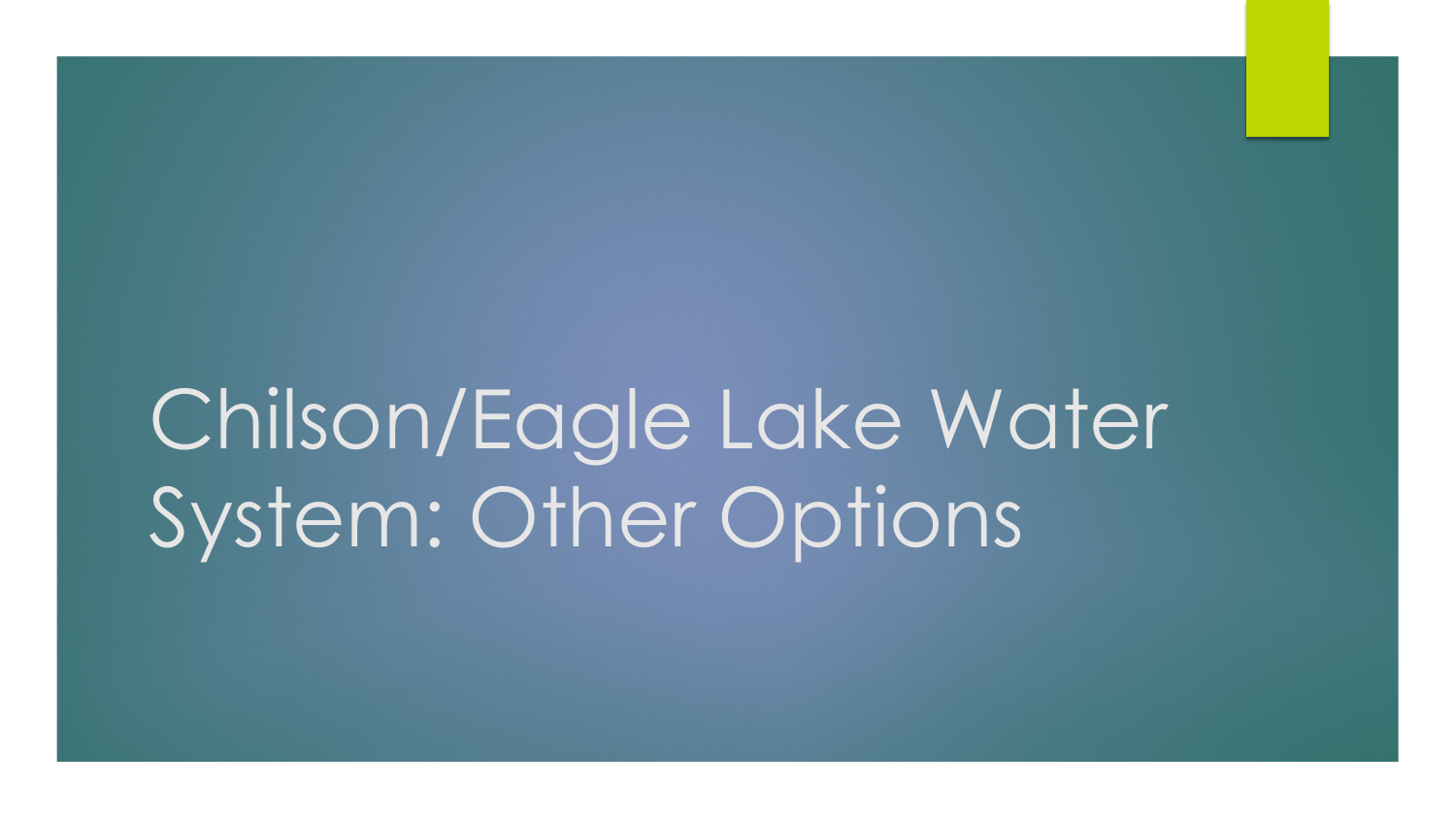Proposed Options: Utilize Gooseneck Water as a supplement to New Well **System** 

- Year Analyzed: 2009-2014
- Advantages:
	- Additional source of water
- Disadvantages:
	- New well system does not require additional water
	- Gooseneck Pond water connected to any system must meet all regulations
- $\blacktriangleright$  Conclusion
	- ▶ The Town determined that upgrading Gooseneck Pond was not cost effective and was not necessary to complete the new well system.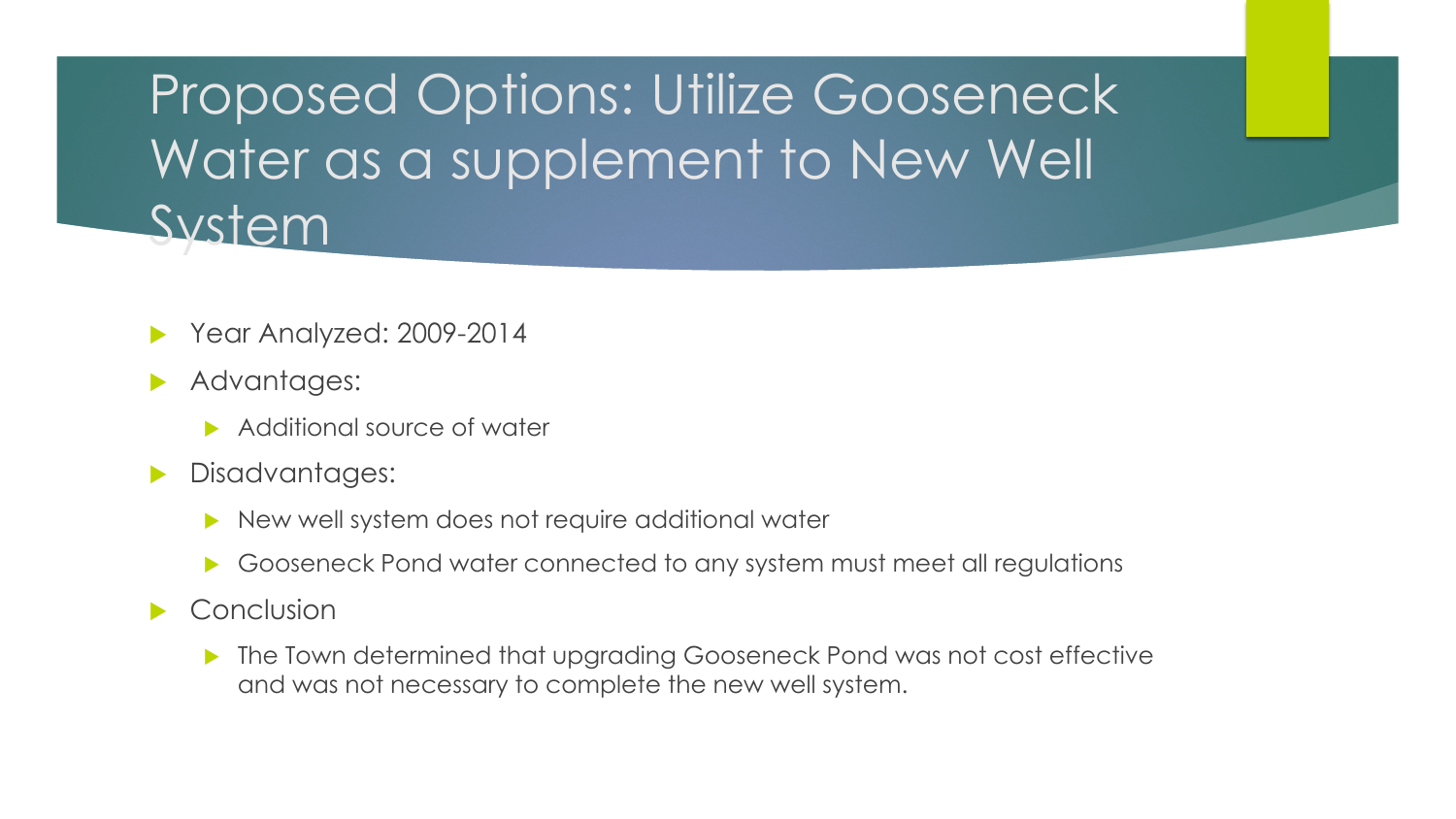## Proposed Options: Utilize Gooseneck Water with a Filter Plant

- Year Analyzed: 2009-2014
- Advantages:
	- Gravity fed
- **Disadvantages:** 
	- $\triangleright$  No longer a gravity fed system, requires pumping
	- ▶ Cost
	- Land availability
	- Disposal of filter waste
- $\blacktriangleright$  Conclusion
	- **The Town determined that upgrading Gooseneck Pond was not cost effective.**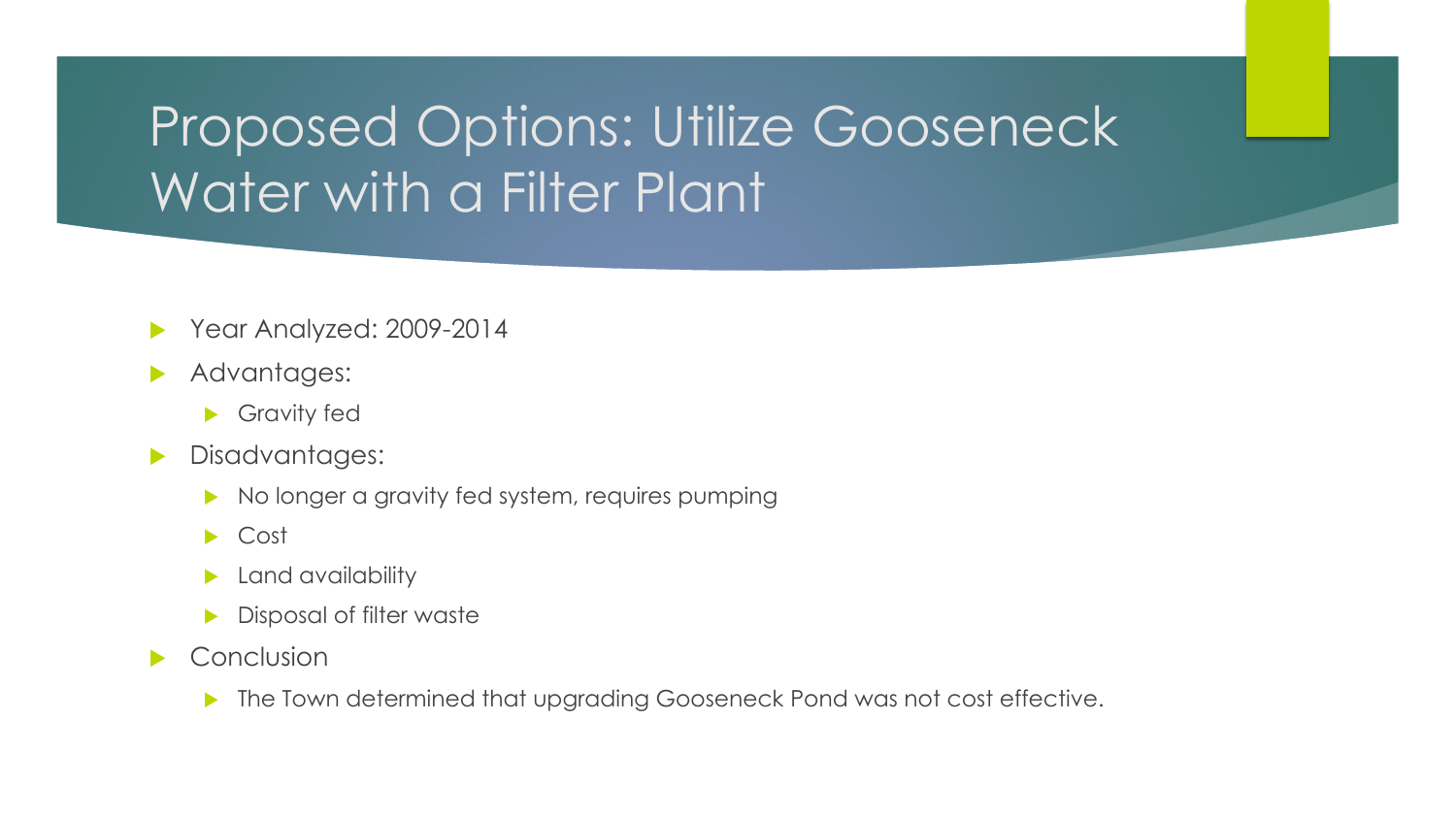## Overall Conclusions

- Gooseneck Pond cannot be used as a drinking water source. This has already been agreed between the Town Board and EPA/DOJ
- Gooseneck Pond dam is in poor to failing condition
- Gooseneck Pond transmission main is in poor to failing condition. Changes to the water system will degrade this main further
- $\blacktriangleright$  The water distribution mains are 90+ years old, leaving any is a liability for the future
	- As part of the design process the plan is to work to optimize which mains are replaced to target the ones in the worst condition or those mostly likely to be affected by any system changes
- Even if Gooseneck Pond were allowed to be used
	- UV alone is not sufficient to achieve disinfection requirements, chlorination is a requirement
	- Any approved system will require filtration along with disinfection
	- The dam would need to be replaced, which is not likely a "fundable project" and the water users must pay those costs
	- If the Town is providing water, it must provide water to meet all standards